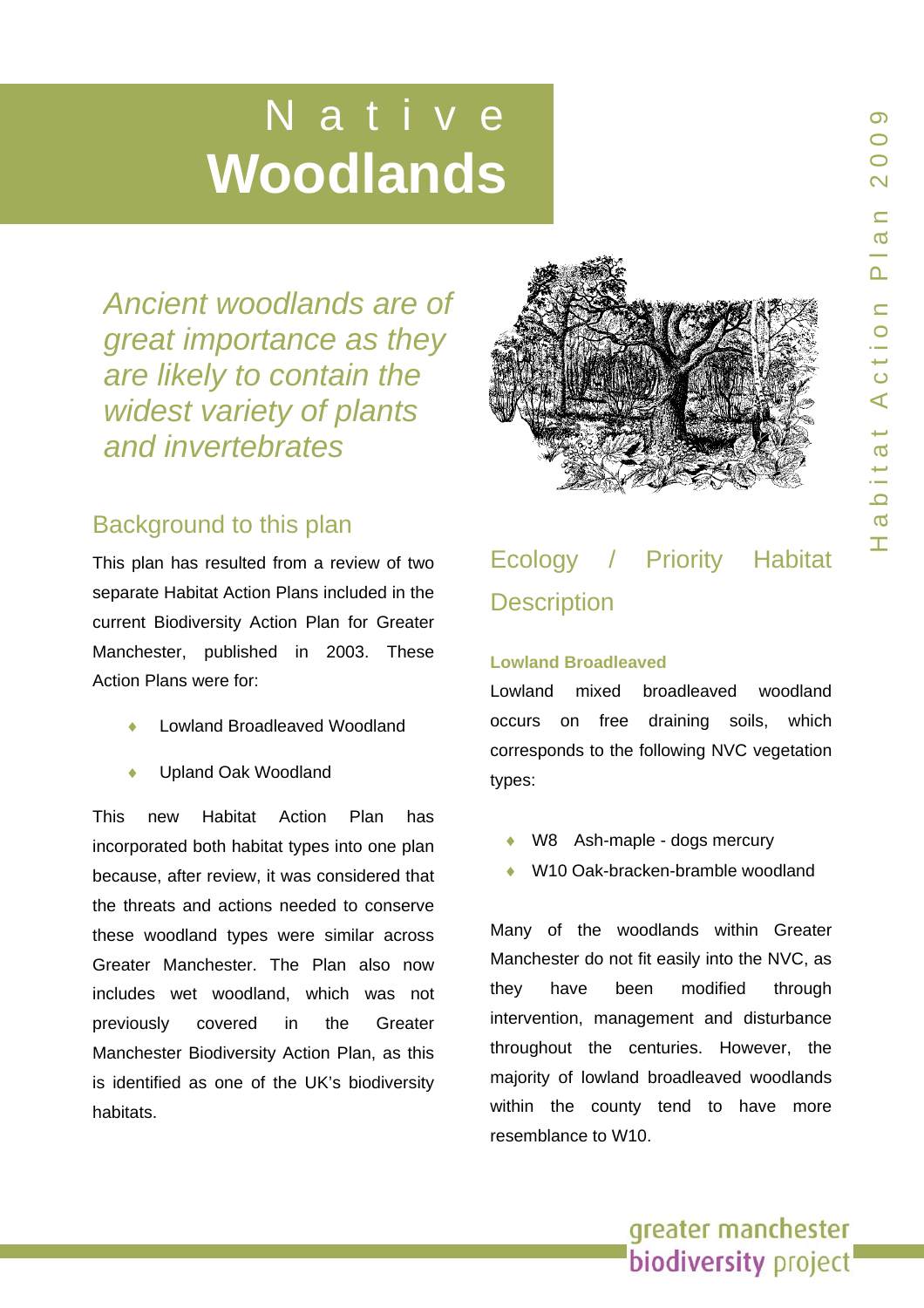The plants within the shrub and ground layer vary according to soil type but typical shrub species can include hawthorn, holly, elder, hazel and rowan amongst its species. bramble, bracken, creeping soft grass and bluebell tend to dominate the ground flora, along with other species such as honeysuckle, ferns, lesser celandine, wood anemone and red campion.

Woodlands classed as lowland broadleaved may also be: ancient semi-natural woodlands, semi-natural secondary woodlands or plantation woodlands, dependant upon their respective age or origin. However to be classified as a priority habitat they need to exhibit a predominately semi-natural ground flora (The GM SBI [Selection Guidelines](http://www.tameside.gov.uk/ecologyunit/sbi) Table 1 lists suitable species).

Lowland acid oak woodland, which occurs on free draining sandy soils, is also included within this action plan. The canopy is again dominated by oak and birch with holly and rowan scattered amongst the shrub layer. The ground flora is dominated by wavy hair grass with other notable species including heather, bilberry, bracken, foxgloves and woodrushes.

Lowland woodlands may also qualify as a priority habitat in Greater Manchester if they include good populations of species such as purple hairstreak, butterfly, bats or birds such as, wood warbler, spotted flycatcher and willow tit. [\(The GM SBI Guidelines](http://www.tameside.gov.uk/ecologyunit/sbi) provide guidance on important bird assemblages and species).

#### **Upland Oak**

Two types of upland oak woodland are recognised by the National Vegetation Classification (NVC), however only one community type is found in Greater Manchester:

W11 Sessile oak-downy birchwood sorrel woodland

The main understorey species within this type of upland wood are holly, rowan and hazel. However, as many woodlands have a long history of management, disturbance and modification, the canopy and shrub layer frequently do not correspond well with this NVC classification and there may be some trend towards other NVC woodland communities on the NVC spectrum.

|                   |  |                      | Typical ground flora species in upland oak |  |  |  |
|-------------------|--|----------------------|--------------------------------------------|--|--|--|
| woodland include: |  |                      |                                            |  |  |  |
| Wavy hair grass   |  | Deschampsia flexuosa |                                            |  |  |  |
| Wood sorrel       |  | Oxalis acetosella    |                                            |  |  |  |
| <b>Heather</b>    |  |                      | Calluna vulgaris                           |  |  |  |
| <b>Bilberry</b>   |  |                      | <b>Vaccinium myrtillus</b>                 |  |  |  |
| <b>Bracken</b>    |  |                      | Pteridium aquilinum                        |  |  |  |
|                   |  |                      |                                            |  |  |  |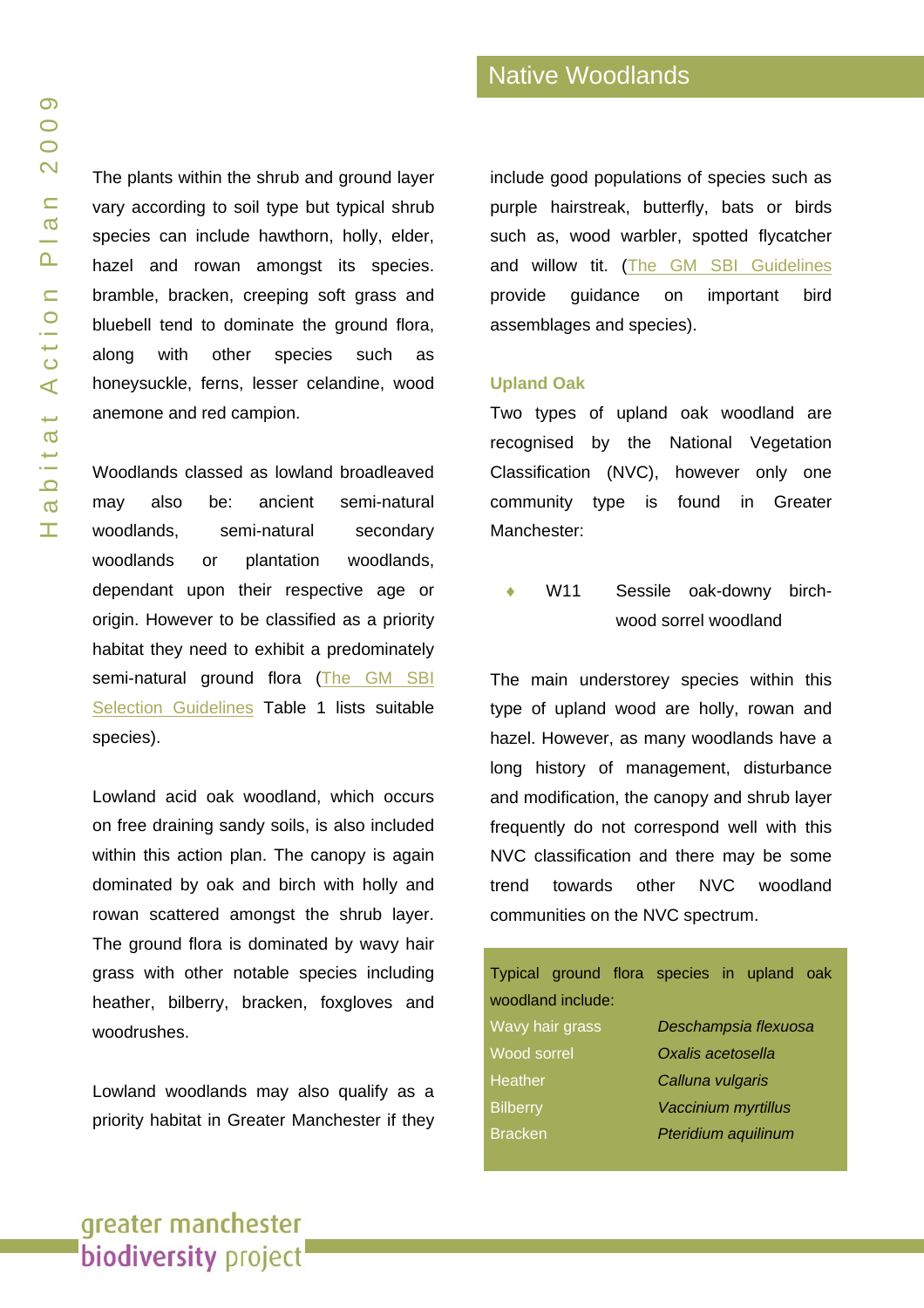Broad buckler fern *Dryopteris dilatata* Great woodrush *Luzula sylvatica*  Hard Fern *Blechnum spicant* 

The ground layer may however vary locally due to the presence and intensity of grazing. Heavily grazed woodland will tend to show little natural regeneration and have a more restricted ground flora. Where occasional or seasonal grazing has occurred it can benefit the development of a diverse woodland habitat, with a mixture of species and ages in the tree canopy.



Gristlehurst Wood, Heywood (1)

Where the soil type is more alkaline, for example, along streambeds, plants such as ransoms, tufted hairgrass and dog's mercury may also be present. Ash and elm (wych elm) may also be locally abundant in these areas.

Upland oak woodlands may again be ancient secondary woodlands, which have naturally colonised open ground or plantation woodlands for amenity, recreation, landscaping, or long-term biodiversity improvements. The priority habitat is best identified by the presence of a semi-natural ground layer.

Breeding birds of conservation interest: Redstart *Phoenicurus phoenicurus* Wood warbler *Phylloscopus sibilatrix* Pied flycatcher *Ficedula hypoleuca*

Other species of conservation concern associated with upland oak are bats.

#### **Wet Woodland**

Wet woodland occurs on poorly drained, or seasonally wet soils, usually with alder, birch and willows as the predominant tree species.

The habitat is found on floodplains (rare in Greater Manchester), margins of open water, as successional habitat mosslands, along the streams and flushes within Clough woodland, and in peaty hollows. This wide range of soil types and hydrological states gives a wide range of NVC woodland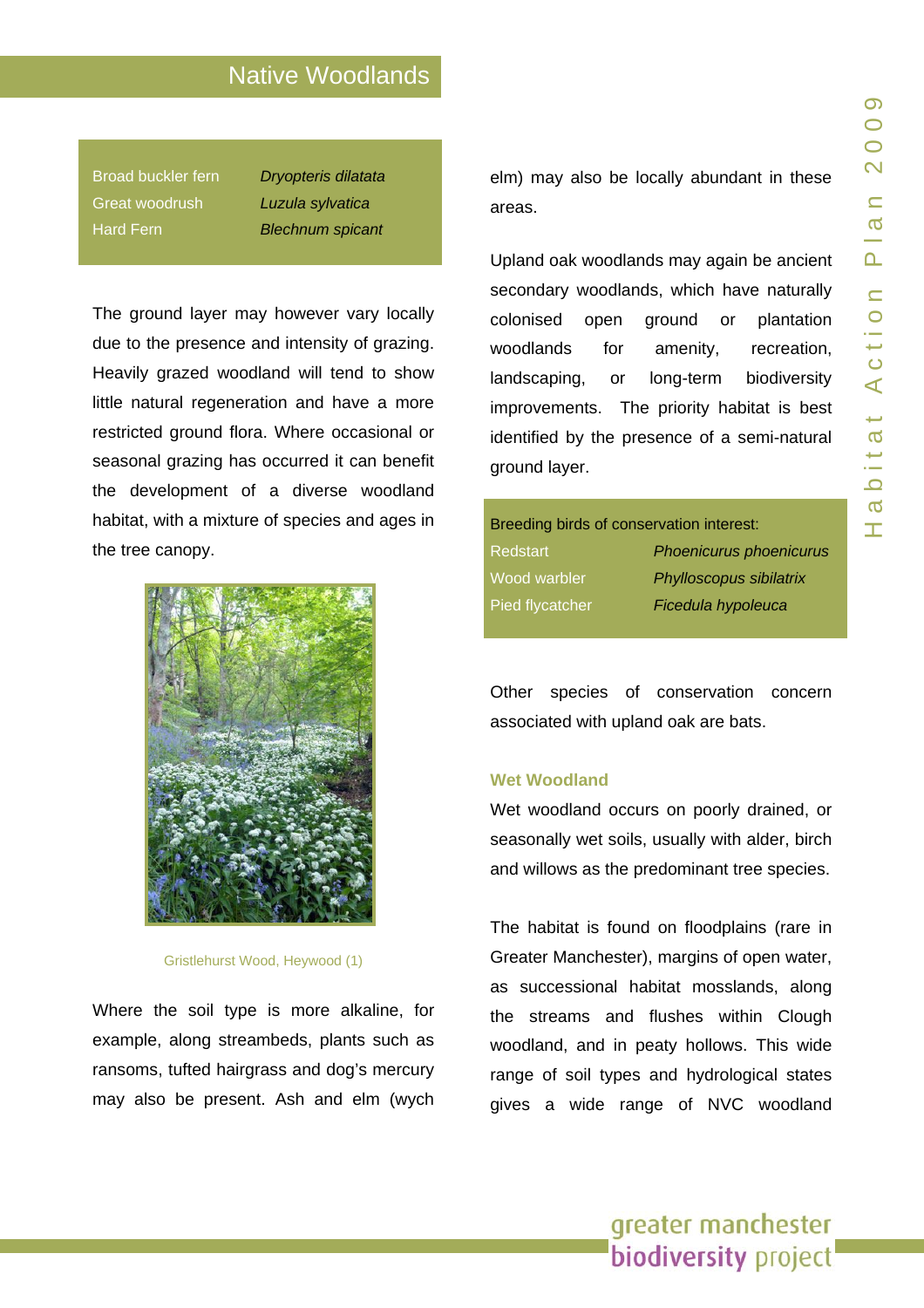communities, which are often difficult to attribute to any one wet woodland stand.

In addition, the boundaries with drier types of woodland may be sharp or gradual and may (but not always) change with time through succession, are dependant on the hydrological conditions and the management of the wood and its surrounding land. Wet woods frequently occur in mosaic with other woodland key habitat types (e.g. with lowland broadleaved or upland oak woods) and with open key habitats such as mosslands. Management of individual sites needs to consider both sets of requirements.



#### Healey Dell, Rochdale (1)

Wet woodland is also important for invertebrates particularly on long established sites. Some of these invertebrates are biodiversity action plan species in their own right, for example the beetles *Melanopion minimun* and *Rhynchaenus testaceus*.

Small seepages may support craneflies such as, *Lipsothrix errans* and the endemic *Lipsothrix nervosa*. Dead wood within the sites can be frequent, and its association with water provides specialised habitats not found in dry woodland types - the fly *Lipsothrix nigristigma* for example, is associated with logjams in streams.

### Current status and distribution

Within Greater Manchester there is approximately 781ha of ancient woodland (native woodland present since at least 1600AD), as identified by the Provisional Ancient Woodland Inventory (2007). However, the inventory only identified woodlands over 2ha in area. Much of the existing resource is smaller and fragmented, and would not have been identified by the survey. Some of the larger areas of woodland within the conurbation also incorporate some remaining ancient woodland, within a larger more recent block. There are currently no estimates for secondary woodland and plantation woodland that qualify as priority habitat.

#### **Lowland Broadleaved National**

Lowland mixed deciduous woodland is a UKBAP priority habitat, which is similar though not identical to the GM lowland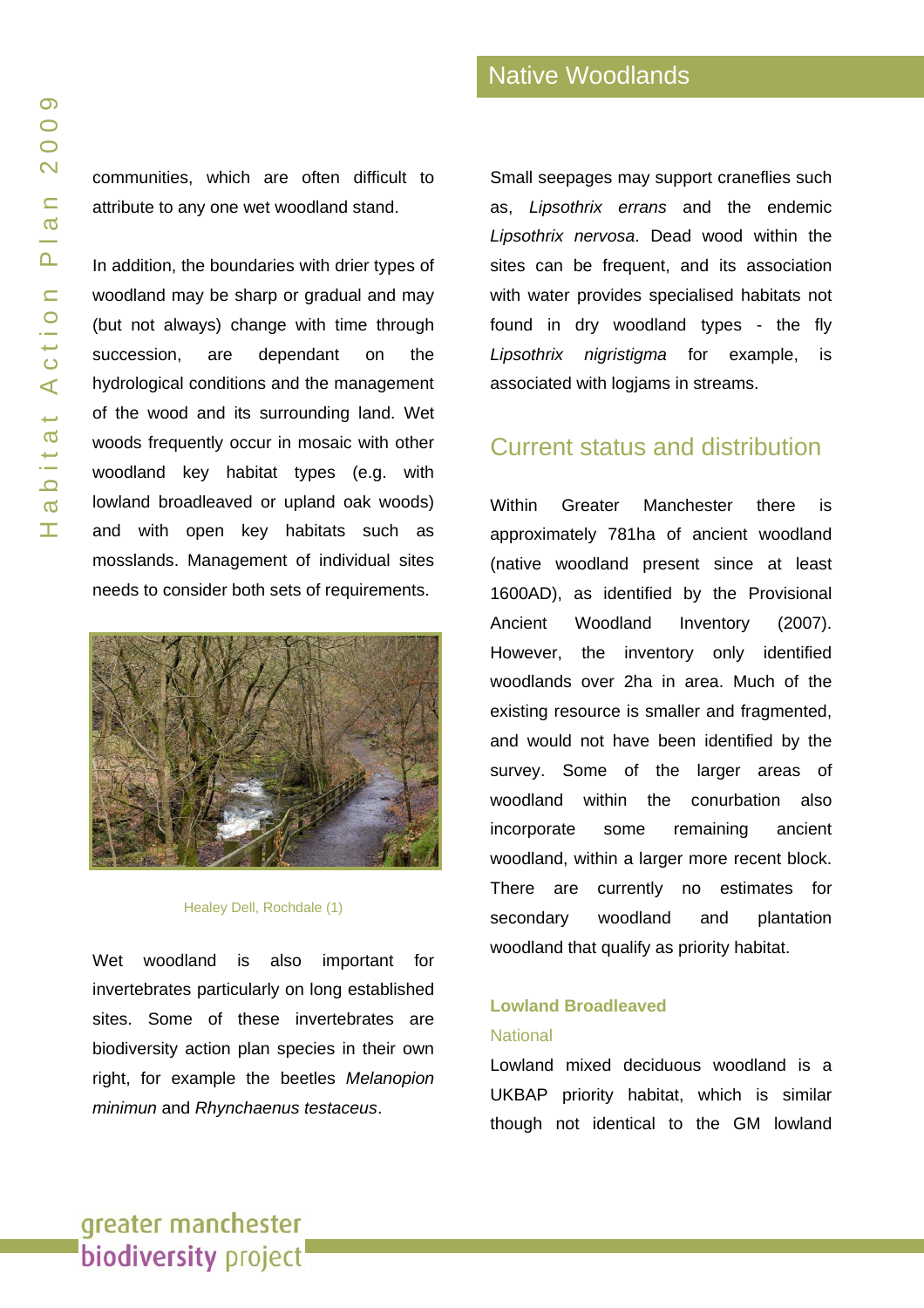broadleaved types. Generally, the UK has low woodland cover, which makes the remaining resource scarce. This is a result of the clearance of land for agriculture and development, which has left many fragmented pockets of woodland. Although estimates are not wholly reliable, it is believed that there are approx 250,000ha of lowland broadleaved woodland in the UK. Of note, however, is the estimate that the remaining area of ancient semi-natural woodland within this category has declined by 30-40% through clearance, over grazing and replanting with non- native species. This represents the most ecologically biodiverse woodland within this category and its loss will therefore have the greatest impact on this ecosystem.



Hawthorn Blossom (1)

#### Greater Manchester

Lowland broadleaved woodland is classified as a scarce habitat within Greater Manchester and is thought to cover approximately 2.5% of the land area of Greater Manchester.

All the districts of Greater Manchester contain lowland broadleaved woodland, although some districts such as Stockport and Tameside have a greater extent of the resource than other more sparsely wooded areas. The resource throughout Greater Manchester is characterised by relatively small woodlands often isolated from each other, although there are notable networks of woodlands along river corridors in Stockport and Bury.

| <b>Examples</b>                      | <b>of</b> | good  | <b>Broadleaved</b> |
|--------------------------------------|-----------|-------|--------------------|
| woodland:                            |           |       |                    |
| <b>Gower Hey</b>                     |           |       | Tameside           |
| <b>Elnup Wood in Shevington</b>      |           | Wigan |                    |
| <b>Etherow Country Park</b>          |           |       | <b>Stockport</b>   |
| <b>Marple &amp; Torkington Woods</b> |           |       | <b>Stockport</b>   |
| <b>Cotteril Clough</b>               |           |       | <b>Manchester</b>  |

#### **Upland oak**

#### **National**

Upland oak woodland is a nationally important habitat, which in Europe is restricted to the British Isles. The habitat is listed in Annex 1 of the EC Habitats and Species Directive and it is a priority habitat in the UK Biodiversity Action Plan. There are believed to be between 70,000 and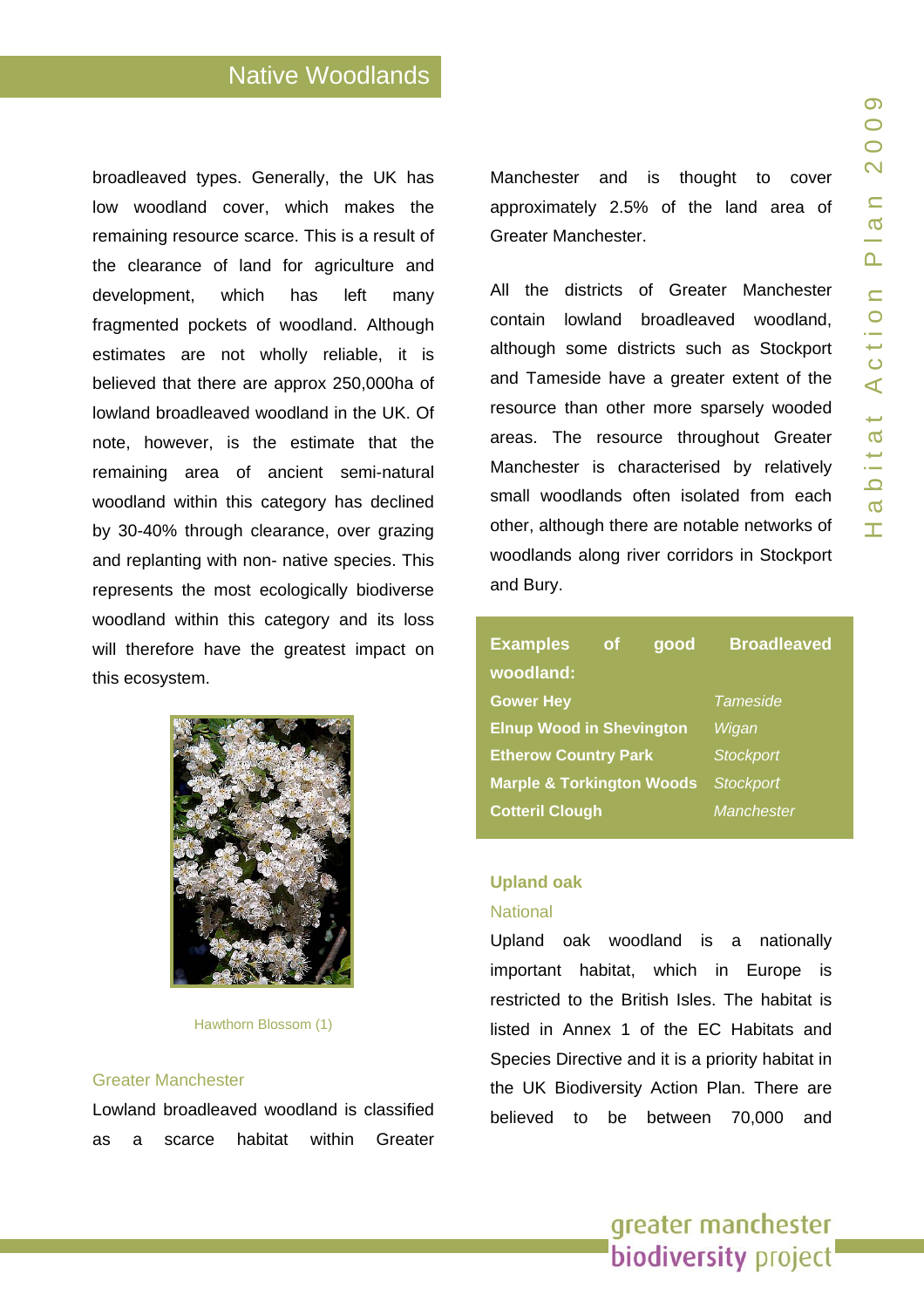100,000ha of upland oak woodland in the UK, although there are no precise figures. The majority of this habitat and the largest woodland blocks are concentrated in Argyll, Lochaber, Cumbria, Gwynedd, Devon and Cornwall.

Although there are other habitats of a similar type in Europe, the British Isles are recognised as distinctive because of their extent and the unique communities, which they support.



Ringley Woods, SBI, Bolton (2)

#### Greater Manchester

Within Greater Manchester the total coverage of upland oak wood is unknown, and has experienced a long decline as woodlands have been clear felled, or have fallen into poor condition through over grazing and as a result of recreational pressures. The remaining areas of upland oak woodland are also fragmented, existing in small isolated blocks on the edge of urban areas often surrounded by plantation or secondary woodland.

The upland oak woodland within Greater Manchester is therefore generally characterised by being in unfavourable, but stable condition. A number of woodlands are being brought into management, which should assist in a move towards favourable status.

The following districts contain upland oak woodland:

- Bolton
- **Bury**
- Oldham
- Rochdale
- **Stockport**
- Tameside

| <b>Examples of good upland oak woodland:</b> |            |         |
|----------------------------------------------|------------|---------|
| <b>Leavers Wood</b>                          | <b>SBI</b> | Oldham  |
| <b>Tack Lee</b>                              | <b>SBI</b> | Heywood |
| <b>Gristlehurst Wood</b>                     | <b>SBI</b> | Heywood |
| <b>Saplin Wood</b>                           | <b>SBI</b> | Burv    |

# **Wet woodland**

#### **National**

There is no precise data on the total extent of wet woodland in the UK, but in the late 1980s the, then Nature Conservancy Council, estimated the total extent of wet woodland within ancient semi-natural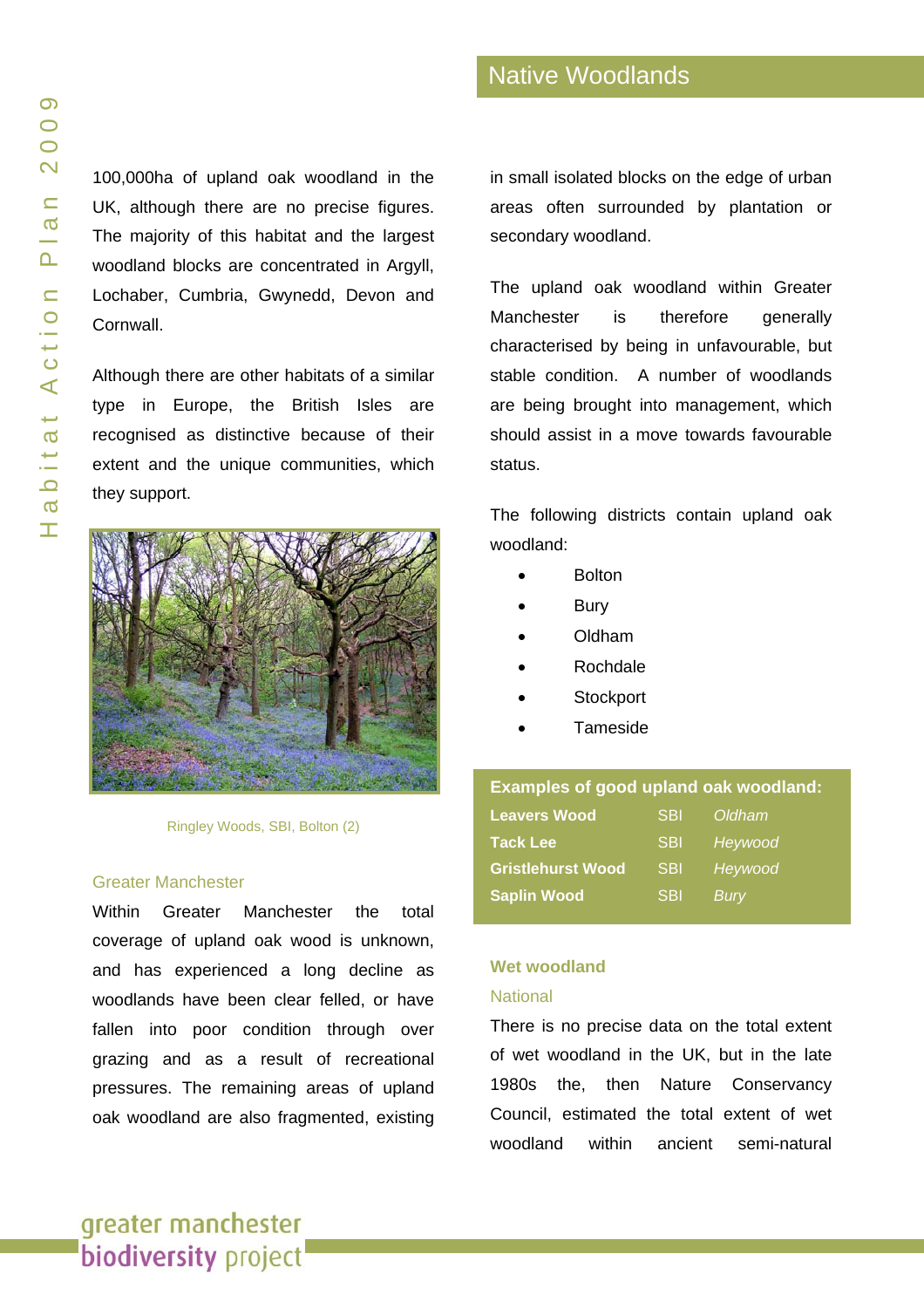woodland to be about 25,000 - 30,000 ha. It is further estimated that there may be an additional 25,000 to 30,000 of wet woodland of more recent origin. Thus a crude estimate of the total wet woodland area in the UK may be as high as 50,000 - 70,000 ha.

Notable concentrations of wet woodland occur on fens in East Anglia, Shropshire and Cheshire, whilst hillside and plateau alder woods are more restricted to Wales, Cumbria and Western Scotland. Fragments of ancient floodplain forest are rare, and the best examples are in the New Forest and Northern Scotland. Bog woodlands of pine are confined to Scotland, but fragments of birch bog woodland occur more widely in scattered stands across the UK. Wet woodlands develop naturally on wetland sites as a part of the process of natural succession.

#### Greater Manchester

l.

Although the area of wet woodland within Greater Manchester is not known, the habitat occurs in all of the districts of Greater Manchester. Wet birch woodland occurs in Wigan, Salford and Trafford.

| Notable examples of wet woodland include: |            |                 |  |
|-------------------------------------------|------------|-----------------|--|
| <b>Fletcher Moss</b>                      | <b>SBI</b> | Manchester      |  |
| <b>Lawns Wood</b>                         | <b>SBI</b> | Wigan           |  |
| <b>Naden Brook</b>                        | <b>SBI</b> | Rochdale        |  |
| <b>Birchmoss Covert</b>                   | <b>SBI</b> | <b>Trafford</b> |  |

# Factors affecting the habitat

#### **Lowland broadleaved & upland oak**

A number of factors have resulted in the loss of both lowland broadleaved and upland oak woodland in the UK. This has been the result of a number of issues including:

- Overgrazing by livestock and deer
- Clearance for development
- Clearance for agriculture
- New woodlands continue to be planted using non-locally native species and often with no longerterm management.
- Constraints on the spread of woodland onto adjacent ground from agriculture, industrial or residential development, leading to greater uniformity of structure across the site.
- Invasion of non-native species including sycamore, Japanese Knotweed, Himalayan Balsam, and Rhododendron.
- Cessation of traditional management practices and neglect of woodlands.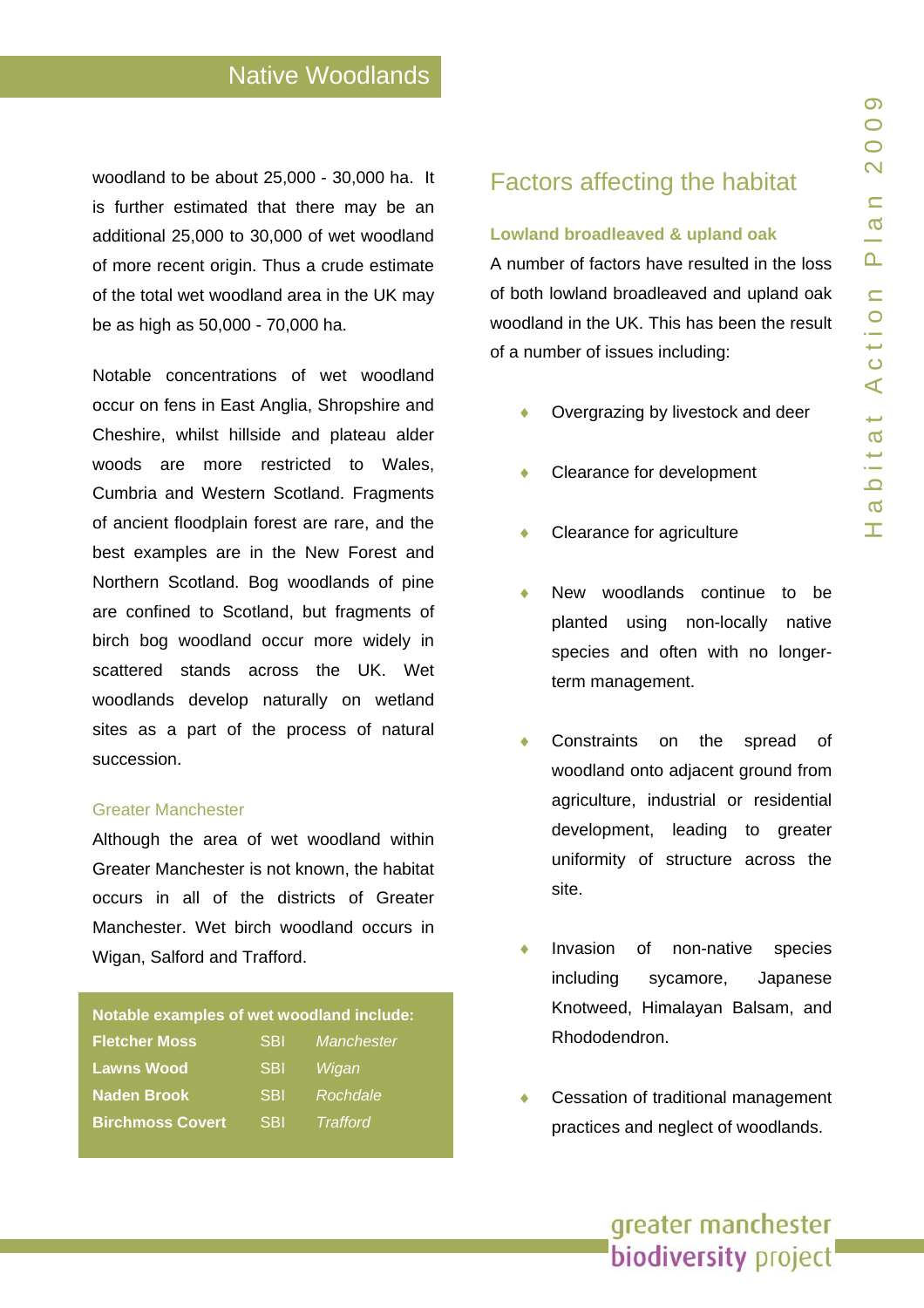- A legacy of inappropriate practices such as felling to replant with conifers and formalisation as public parks.
- Recreational activities including motorcycling, scrambling and dog walking.
- Vandalism and anti-social behaviour, such as fires and fly tipping.
- Climate change, potentially resulting in changes in the vegetation communities.

#### **Wet woodland**

This type of woodland is affected by similar factors that impact on other lowland and upland woodlands, though access related issues tend to be less of a problem simply because the woods are often very wet and inaccessible. Issues specific to this type of woodland include:

- Clearance and conversion to other land-uses either directly or through adjacent development or agriculture affecting its drainage.
- Lowering of water tables through drainage or water abstraction,

resulting in change to drier woodland types.

- Inappropriate grazing levels and poaching of the soil by sheep, cattle and deer leading to a change in the woodland structure, ground flora impoverishment and inhibiting regeneration.
- Flood prevention measures, river control and canalisation, leading to loss of dynamic disturbancesuccession systems and invertebrate communities, as well as possible reductions in the extent of individual sites.



Naden Brook (2)

Poor water quality arising from eutrophication, agricultural run-off, industrial effluents or rubbish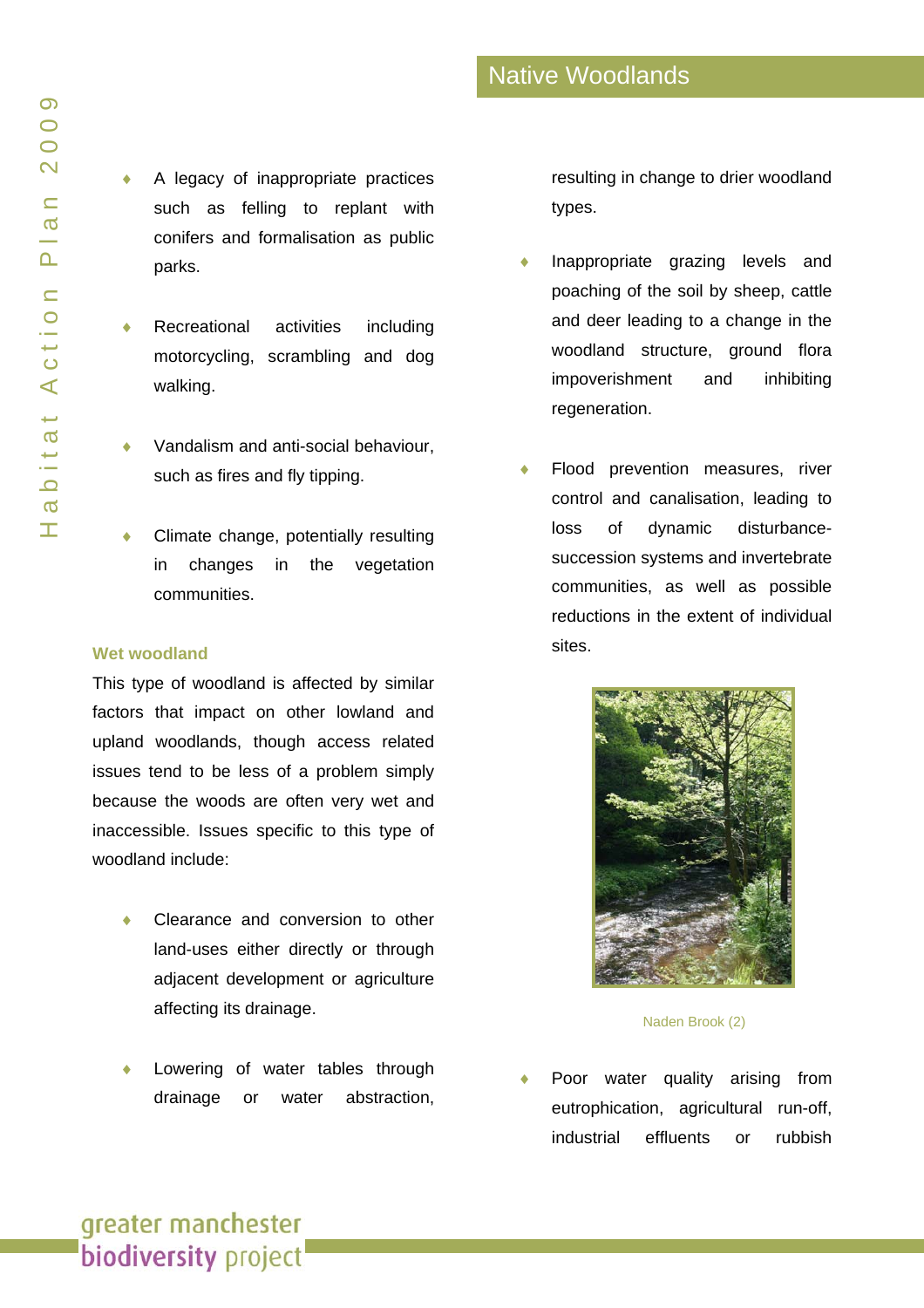dumping leading to changes in the composition of the ground flora and invertebrate communities.

The river catchments in Greater Manchester acts as conduits for nonnative species such as Himalayan balsam (*Impatiens glandulifera*), Japanese knotweed (*Fallopia japonica*) and giant hogweed (*Heracleum mantegazzianum*). They alter vegetation composition and lower conservation value. The management of these invasive species presents a challenge within many different environments.

# Current actions

Within Greater Manchester, the area of native woodland is thought to be relatively stable, with any losses being small scale. However, much of the remaining woodland is not being actively managed.

Many of the existing woodlands within Greater Manchester are selected as Sites of Biological Importance and it is proposed under the newly revised SBI Selection Guidelines (July 2008) that any remaining sites, which support ancient semi-natural woodland are designated as SBI's across the conurbation.

- The Greater Manchester Ecology Unit is consulted on any planning proposals, which affect designated SBI sites and are able to propose measures to ensure that areas of woodland are maintained where appropriate.
- PPS9 Biodiversity and Geological [Conservation](http://www.woodland-trust.org.uk/ancient-tree-forum/atfnews/images/PPS9final.pdf) identifies that planning decisions should prevent harm to biodiversity and that planning decisions should maintain, enhance, restore or add to biodiversity. In addition, The Natural Environment and Rural Communities Act (2006) also requires all public bodies including local authorities to have regard in exercising their functions to conserving biodiversity.
- Many local planning authorities have policies relating to nature conservation, biodiversity, green space, trees and woodland. All of these provide a degree of protection for woodland. Unitary Development Plan's are currently in the process of being replaced by Local Development Frameworks. These new plans are expected to contain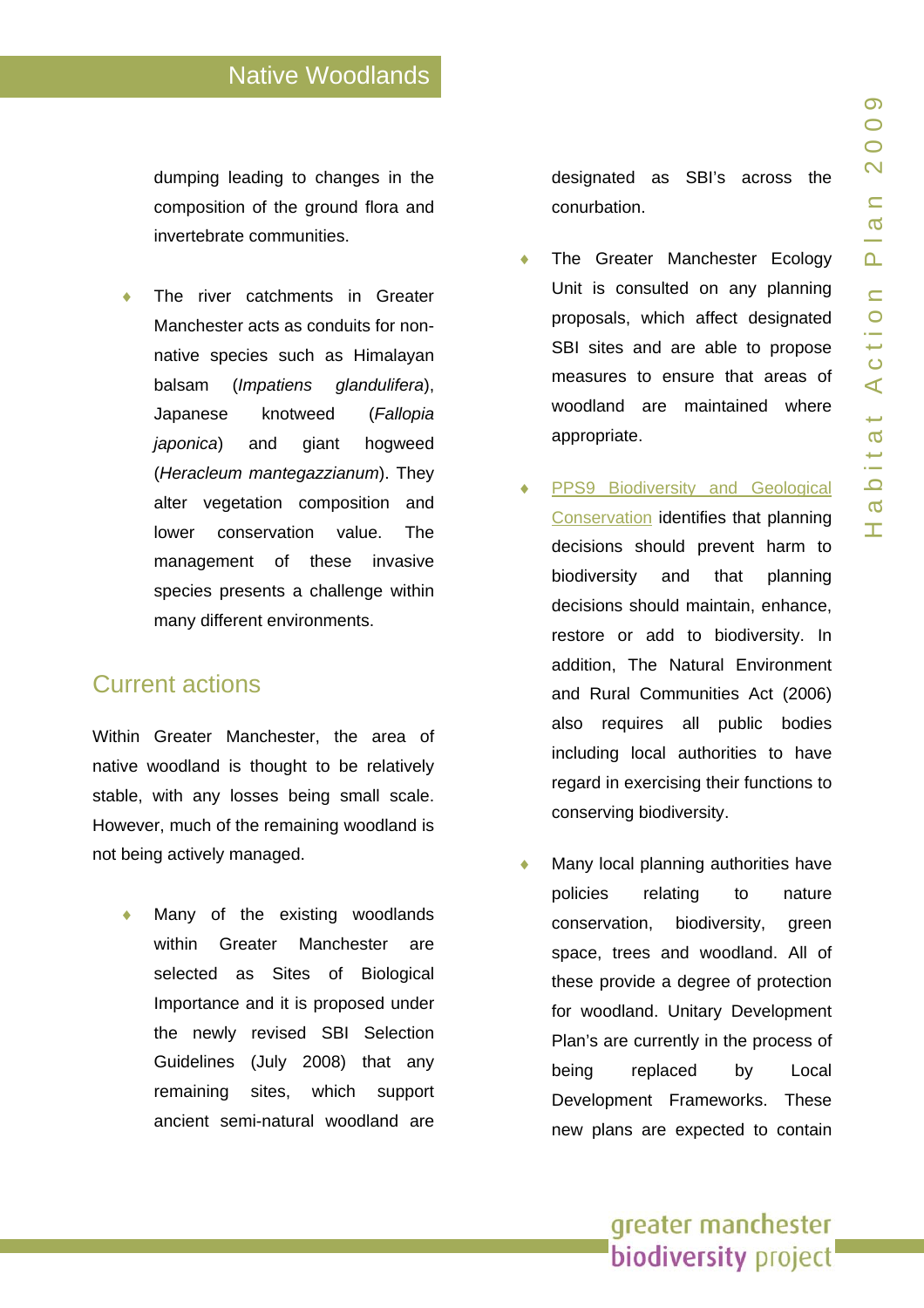similar policies regarding nature conservation and biodiversity.

#### **[Forestry Commission grant scheme.](http://www.forestry.gov.uk/ewgs)**

The Forestry Commission through the Woodland Grant Scheme England, has funding available for both woodland creation and woodland management, either through the woodland improvement grant which is a one off grant which can be used to bring woodland into management for biodiversity, or the woodland management grant which is an annual payment for the ongoing management of woodlands.

- Plantation on Ancient Woodland [Sites](http://www.woodland-trust.org.uk/campaigns/paws/paws.htm) (PAWS) is also a priority for Forestry Commission funding. This endeavours to increase their ecological value by selective felling of the plantation woodland, and subsequently replanting with native species, or if appropriate facilitating natural regeneration. Restoration work has been undertaken at Erncroft Wood in Stockport.
- Increased interest in and development of wood fuel burners may have a positive effect of bringing more woodland into

management as low grade logs and timber may become a saleable resource. Market and supply chain development is in the early stages, but a number of the Greater Manchester local authorities are actively investigating this possibility.

- A number of Greater Manchester districts have received accreditation from the UK Woodland Assurance Standard for the sustainable management of their woodlands.
- Planting of approximately 50 ha of native upland oak woodland is planned through United Utilities' Strategic Catchments Access Management Plan (SCaMP) fund. Precise figures are still to be confirmed through Forestry Commission and UU, but there will be approximately 30ha at Castleshaw Reservoir in Oldham, 11ha at Watergrove, Rochdale and 9ha at Greenbooth / Naden, Rochdale.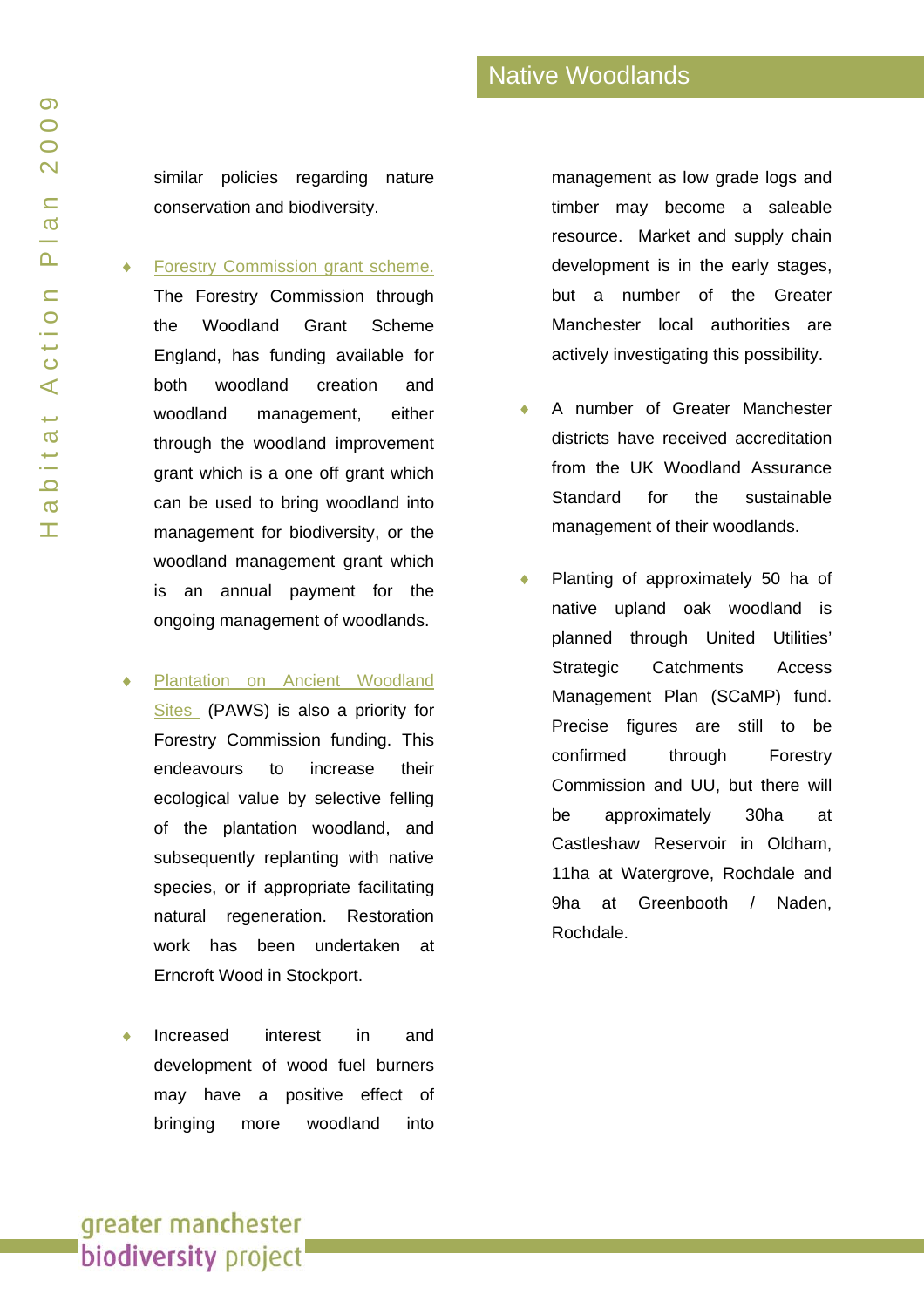# Objectives and targets

| <b>Objective</b>        | <b>Target</b>                           | <b>Quantity</b> | <b>Target Date</b> |
|-------------------------|-----------------------------------------|-----------------|--------------------|
| Maintain current extent | Maintain the extent of the existing     | 3500 ha         | 2015               |
|                         | Greater<br><b>Manchester</b><br>lowland |                 |                    |
|                         | broadleaved, upland oak and wet         |                 |                    |
|                         | woodlands.                              |                 |                    |
| Achieve favourable      | Using appropriate management            | 2500 ha         | 2015               |
| condition               | for each woodland type, restore         |                 |                    |
|                         | the diversity of structure and          |                 |                    |
|                         | species within the<br>habitat to        |                 |                    |
|                         | favourable condition.                   |                 |                    |
| Expand woodland habitat | Identify suitable areas to expand       | 480 ha          | 2015               |
|                         | woodland<br>the<br>three<br>habitats,   |                 |                    |
|                         | through natural regeneration or         |                 |                    |
|                         | woodland planting.                      |                 |                    |

# Proposed actions

- Disseminate information concerning the ecology of the three woodland types and best practice for habitat management. RRF, PEF, GMEU, GMBP, LA's. Ongoing
- ♦ Engage with woodland owners to assist with management planning and grant funding applications, and assist them to work towards FSC woodland certification or other schemes where appropriate. RRF, PEF. Ongoing
- Where appropriate, secure benefits through the planning system including habitat restoration, habitat management, new planting and expansion of extant sites. On appropriate sites secure a buffer zone around any new development to assist in retaining quality woodland habitat. GMEU, LA's. Ongoing
- Produce an accurate portfolio of woodland sites across the conurbation and determine the condition of these sites. RRF, PEF, GMEU, LA's, LWT. 2010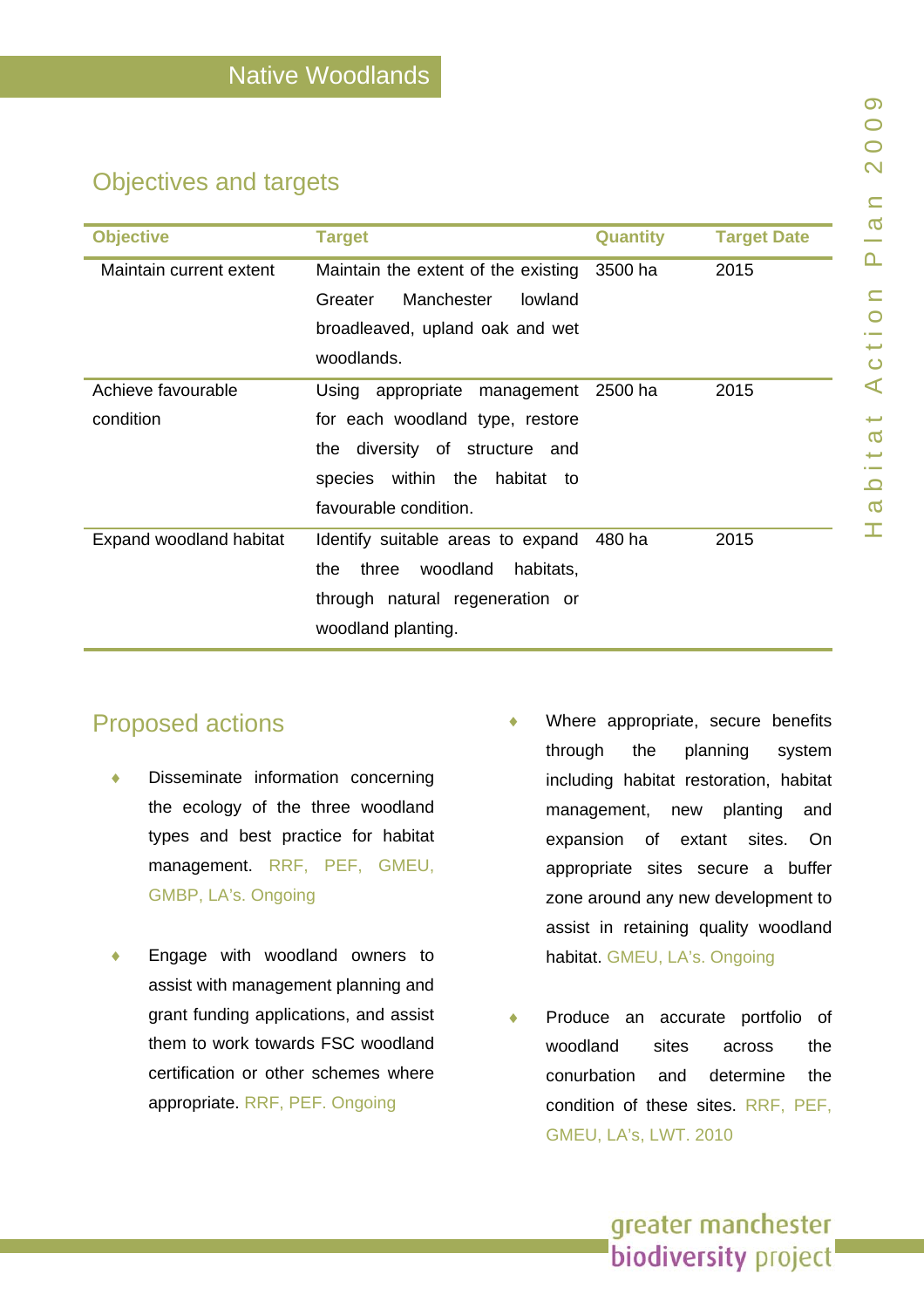Monitor condition of woodland to determine trends and ensure that management regimes are appropriate. RRF, PEF, UU, GMEU, LA's. Ongoing

Identify opportunities to expand the three woodland types and either plant new trees or manage the woodland to allow natural regeneration to occur. Utilise available grants from the Forestry Commission and schemes such as SCaMP to create new woodland. RRF, PEF, UU, LA's. **Ongoing** 

#### **Lead partners**

| <b>BTCV</b> | <b>British Trust for Conservation</b><br>volunteers |
|-------------|-----------------------------------------------------|
| <b>GMBP</b> | <b>Greater Manchester Biodiversity</b><br>Project   |
| <b>GMEU</b> | <b>Greater Manchester Ecology Unit</b>              |
| LA's        | <b>Local Authorities</b>                            |
| <b>LWT</b>  | Lancashire, Greater Manchester                      |
|             | & North Merseyside Wildlife                         |
|             | <b>Trust</b>                                        |
| <b>PEF</b>  | <b>Pennine Edge Forest</b>                          |
| <b>RRF</b>  | <b>Red Rose Forest</b>                              |
| UU          | <b>United Utilities</b>                             |

# Best practice guidelines

There are two principle methods of creating new woodland:

- Native Woodlands
- 1) Natural regeneration
- 2) Woodland planting

#### **1) Natural regeneration**

#### *Lowland broadleaved & upland oak*

Natural regeneration is generally used where existing semi-natural woodland is being extended onto land of low ecological value. This can be used to enable the woodland to spread naturally. It has a number of advantages over planting in that the new woodland will contain, in the long term a mix of plant and tree species similar to the original woodland, which will be appropriate to the location and soil type. It will also reduce issues relating to local provenance, or the introduction of non-locally native or inappropriate species.

There are a number of conditions, which are necessary to ensure that natural colonisation can take place:

- The area for the woodland extension must be secured to ensure that grazing, or similar activity, will not severely limit the effectiveness of natural colonisation as seeds or the resulting new plants are a food source.
- A supply of appropriate seeds must be present and many seeds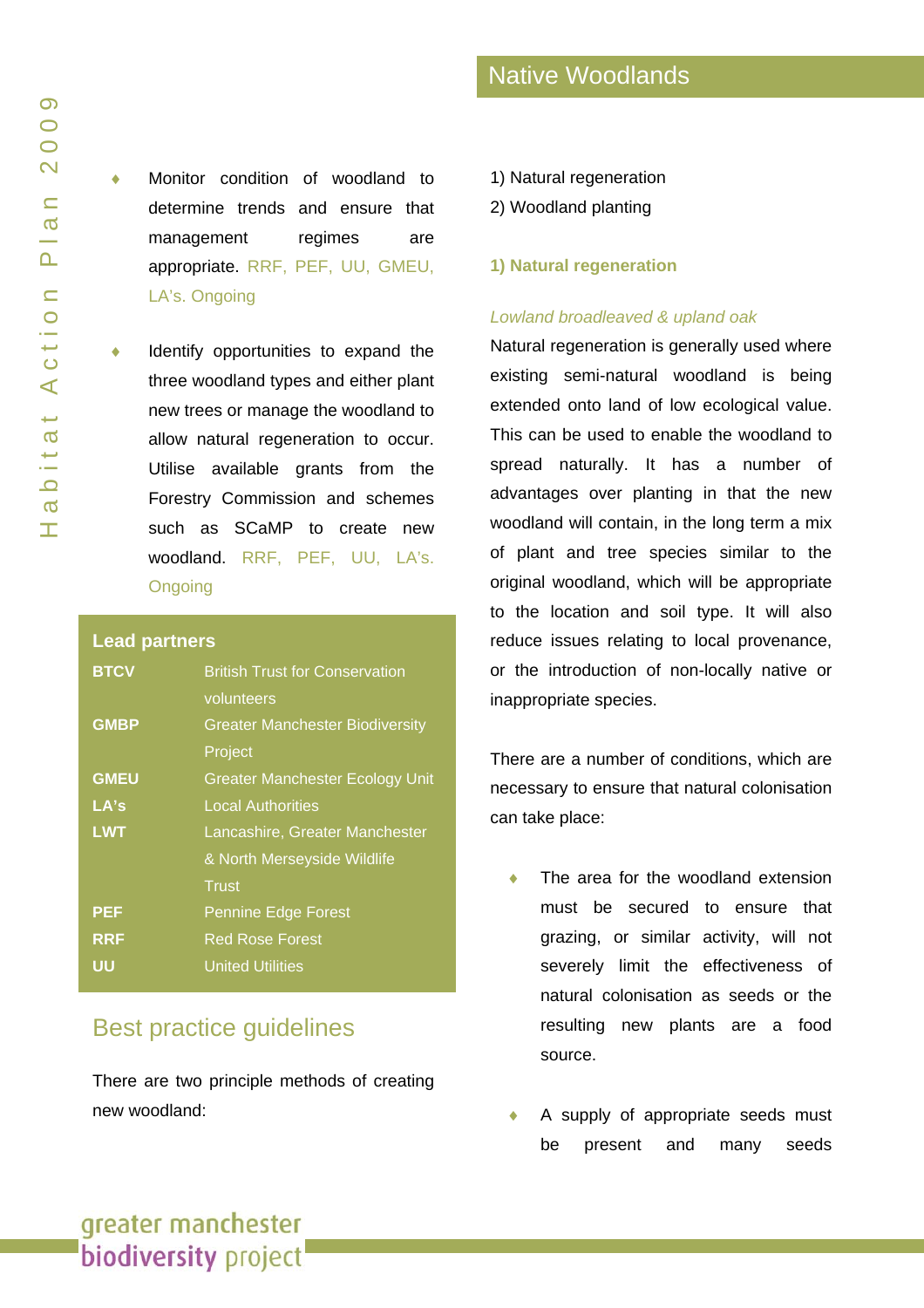(particularly large tree seeds) do not travel large distances, and will only colonise new areas if immediately adjacent to the newly proposed area. Seed collection may assist this process.

- Non-native / alien species will colonise an area and may need to be selectively removed.
- Successful colonisation is also determined by the method of dispersal and the frequency of seeding. Hence species such as birch, which produce large quantities of small seed annually, are rapid colonisers, whereas acorns are produced in large quantities in mast year and rely on small mammals and birds for dispersal. Therefore, seed dispersal may need to be facilitated.
- With any wind blown seed species, colonisation will be denser in the direction of the prevailing wind.
- Ground conditions and previous land use will affect the colonisation of a new area. Dense grass swards are potentially more difficult for tree seeds to penetrate and may reduce the rate of colonisation. Conversely, bare

earth will be colonised by a large variety of seeds, which may include wind blown species from a number of different sources.

General principles indicate that natural colonisation is more successful on sites which:

- ♦ Have poor soils
- ◆ Have suitable sites for germination
- ♦ Appropriate weed control may be needed
- **Bracken is controlled where** necessary
- Areas are protected from browsing
- ♦ Area is immediately adjacent to seed source trees
- Colonisation can be undertaken on a long time scale.

#### *Wet woodland*

As wet woodland is a complex mosaic of both tree species and invertebrates, natural regeneration is the most advisable form of habitat creation. This not only increases the potential for appropriate trees of local provenance to grow, but also ensures that the trees and plants, which grow naturally on the site are suitable for the precise site conditions. This method is most likely to be successful and to be colonised by invertebrates and flora where existing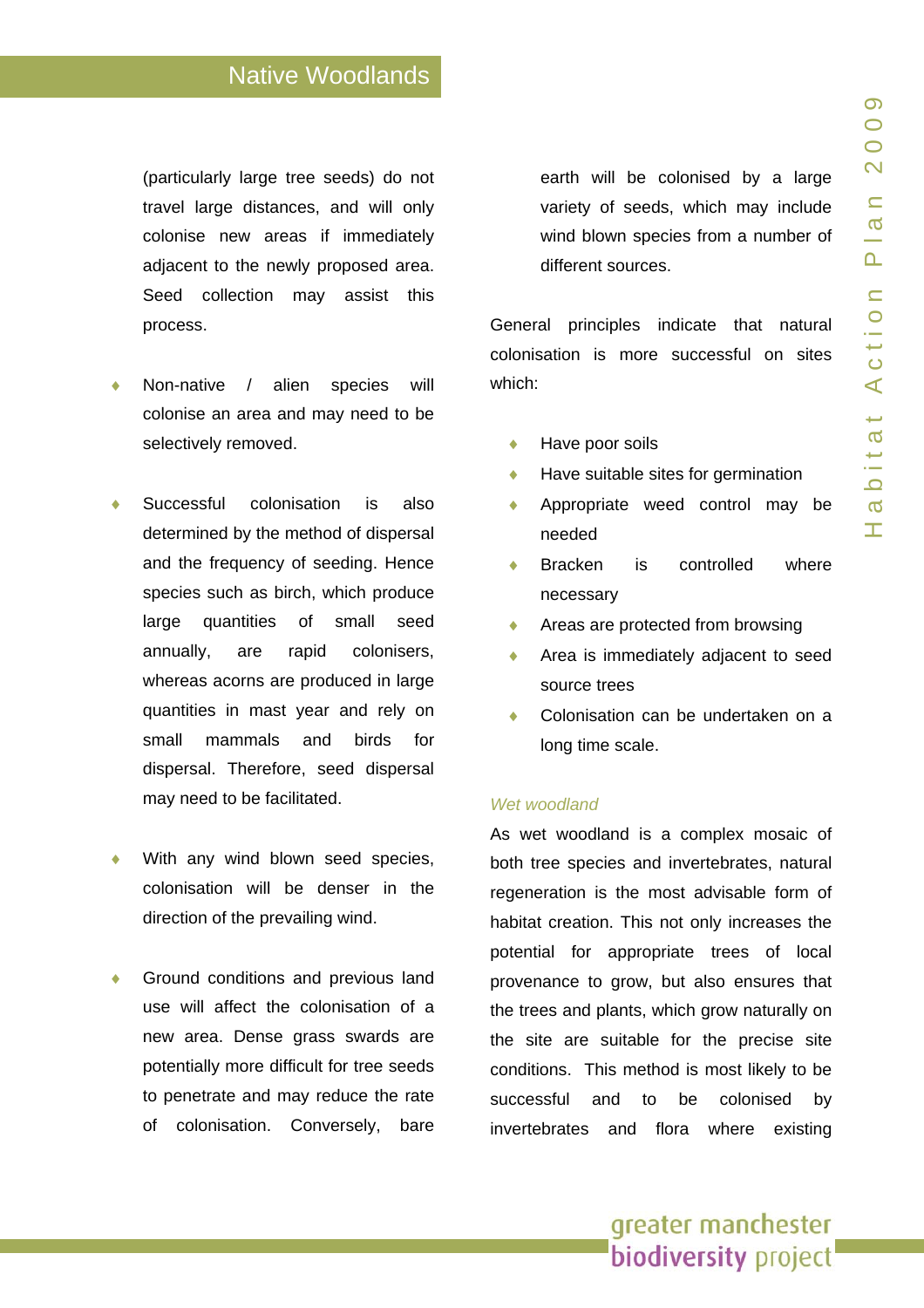woodland is being extended, or very close to existing woodland.

For natural regeneration of wet woodland to occur, the ground conditions also need to be suitable, such as a high water table, or in a river valley etc. Given the small and fragmented nature of many existing wet woodland sites, natural regeneration may rarely be a practical option.

It is important that invasive species such as Japanese knotweed or Himalayan balsam are removed from the site prior to the site being given over to wet woodland. Treatment may have to take place over a number of seasons to eradicate the plants, and minimise any potential re-growth.

Both alder and birch are commonly found in wet woodlands. Birch is a prolific producer of wind born seeds. Alder produces a good seed crop every two to three years.

#### **2) Woodland Planting**

#### *Lowland broadleaved & upland oak*

On many sites, and for large-scale woodland creation, woodland planting may be the more desirable option. It has the advantage of enabling large-scale proposals to be implemented quickly, and for the desired trees and shrubs to be grown. The disadvantage of this approach is that the tree

or shrub species, which are planted, are more susceptible during the establishment period to drought and weed competition because the roots have been disturbed by the planting process: there is a greater risk that the trees will not be genetically appropriate and it will be more costly in the short term.

- Any planted tree species need to be appropriate to the site and to be of local provenance.
- Planting phased over a number of years can help ensure that the woodland contains species with a mix of ages to mimic natural woodland.
- In some locations it may also be possible and appropriate to introduce additional nature conservation value to the site through planting of wildflower plugs or bulbs and the sowing of seeds. Great care needs to be taken with this approach to ensure that stock is of local provenance and is appropriate for the site.
- In the early years, it is important to ensure that any grass sward, or weeds, are carefully managed to reduce or eliminate competition and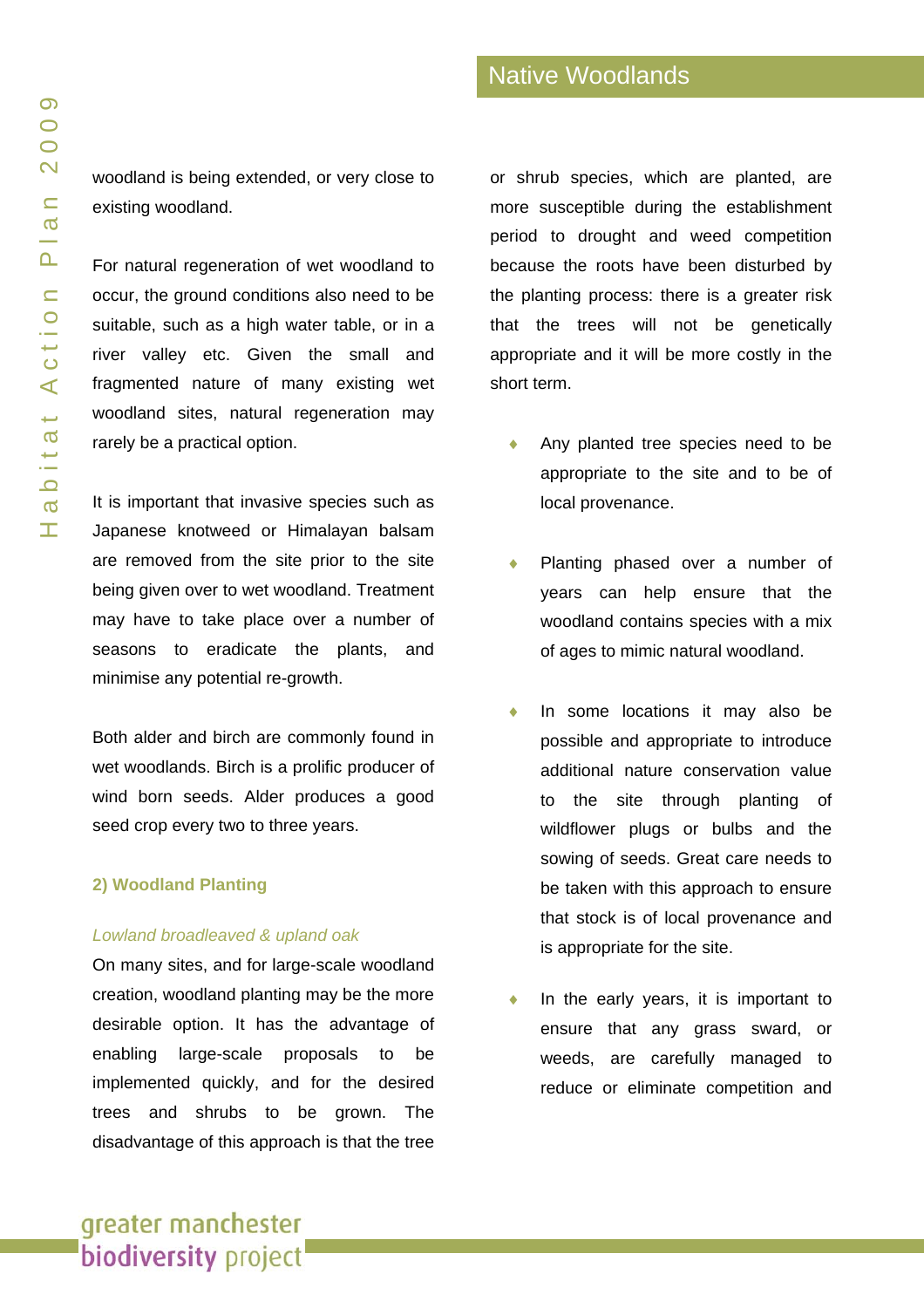ensure that newly planted tree stock has the maximum chance of survival.

| Suitable species for lowland broadleaved |                           |
|------------------------------------------|---------------------------|
| woodland planting in Greater Manchester  |                           |
| include:                                 |                           |
| Ash                                      | <b>Fraxinus excelsior</b> |
| Birch; silver and downy                  | Betula spp                |
| <b>Holly</b>                             | Ilex aquifolium           |
| Rowan                                    | Sorbus aucuparia          |
| Common Oak                               | Quercus robur             |
| Hawthorn                                 | Crataegus                 |
|                                          | monogyna                  |
| <b>Hazel</b>                             | Corylus avellana          |
| Crab apple                               | <b>Malus sylvestris</b>   |
| Wych elm                                 | <u>Ulmus glabra</u>       |
| <b>Goat willow</b>                       | Salix caprea              |

Suitable species for upland oak planting include: Birch; silver and downy **Holly** Rowan Common & sessile oak **Hawthorn** Hazel

#### *Wet Woodland*

Where wet woodland is being created, planting must be undertaken by hand and not using machinery, as wet woodland soils are very fragile and prone to mechanical

damage by large heavy machinery. Exact species for planting should be informed by the nearest available wet woodland/s to give an indication of the species and mixtures which may be suitable and of local provenance.

When wet woodlands are planted, they are impoverished compared to naturally regenerating or long established wet woodlands, as species are slow to colonise, particularly over long distances. However, establishing new wet woodland by planting can still represent an environmental gain, particularly where it is being established in an area of little biodiversity interest, or forming a natural buffer between intensive agriculture, streams or other watercourses, where the water table is high.

In establishing wet woodland it is important to ensure that there are no plans or proposals, which will affect the drainage of the woodland, as it is essential that the high water level be maintained in the long-term for the stability of the woodland. As part of the site preparation, it may be necessary to consider rewetting the woodland, through blocking small slow-flowing drains or ditches. However, if the drainage cannot be guaranteed, it may be inappropriate to establish wet woodland.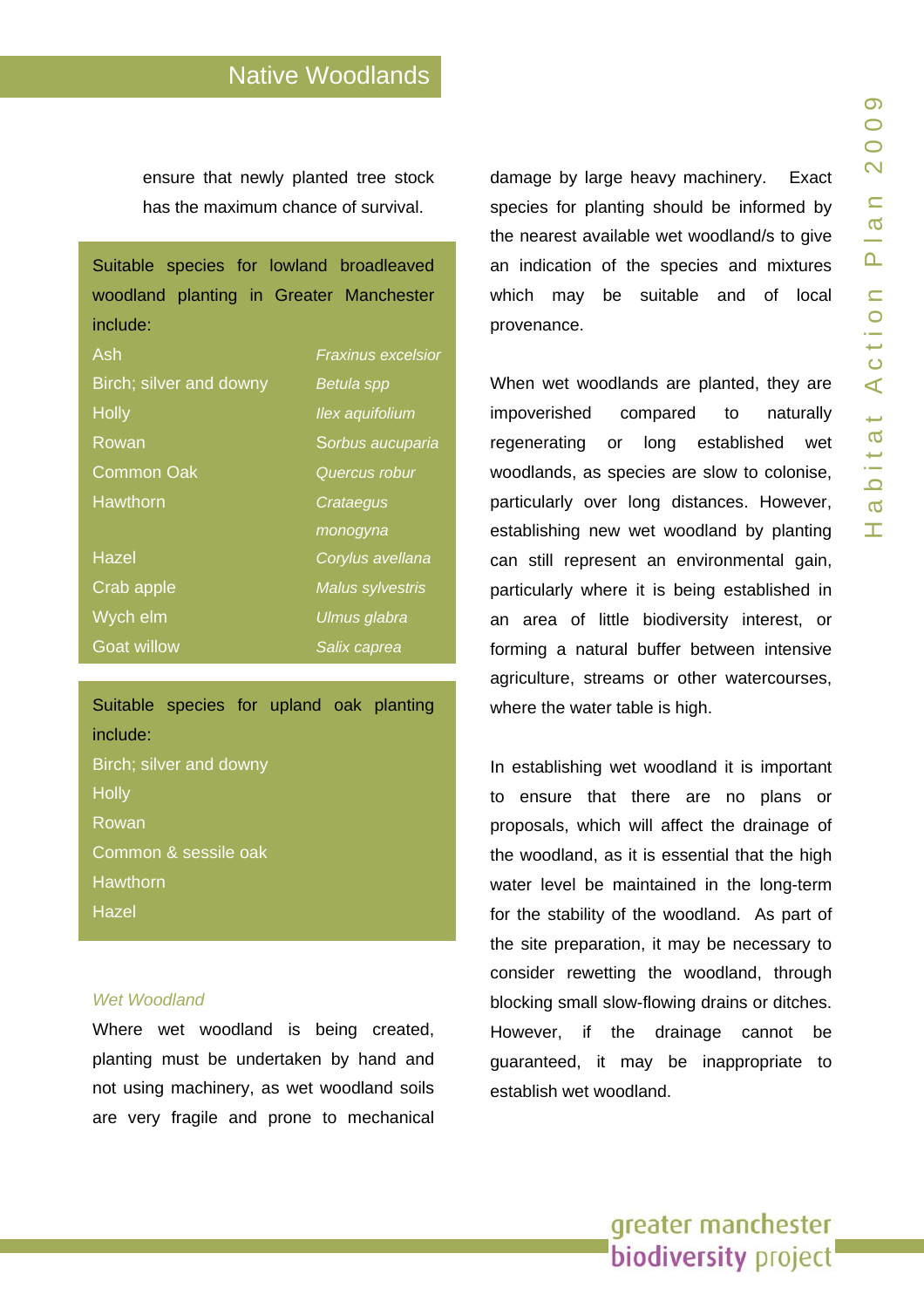Several willow, species are common within wet woodland and are more commonly grown from cuttings. With the exception of goat willow, the setts will easily take if planted into suitable ground. It is important that willow from local stock is used to maintain local hybrids and genotypes and not introduce alien species into the gene pool.

### Suitable species in Greater Manchester dependent on locality and habitat include:

| <b>Goat Willow</b>           | Salix caprea           |
|------------------------------|------------------------|
| <b>Grey Willow</b>           | Salix cinerea          |
| <b>Common Osier</b>          | Salix viminalis        |
| <b>Eared Willow</b>          | Salix aurita           |
| <b>Crack Willow</b>          | Salix fragilis         |
| Alder                        | Alnus glutinosa        |
| <b>Silver or Downy Birch</b> | <b>Betula spp</b>      |
| <b>Guelder Rose</b>          | <b>Viburnum opulus</b> |
| <b>Bird Cherry</b>           | Prunus padus           |
| <b>Alder Buckthorn</b>       | Frangula alnus         |

#### **Management of woodland**

Within Greater Manchester a lack of management (neglect) is a significant longterm threat to the resource of all types of woodland. Management of woodlands has declined as a result of a reduction in the skills base, lack of market for timber products and the costs of managing the woodlands.

Recreational pressures, development pressures and inappropriate use often exacerbate this.

Many upland oak woodlands are subject to grazing either intentionally from upland sheep, or from expanding wild deer populations. It can have a detrimental effect upon the long-term structure of the woodland, by preventing natural regeneration and damaging fragile soil and root structures. It may also act to reduce the ground flora through direct grazing or poaching of soils.

Within a natural ecosystem, it is probable that wet woodlands (particularly on fen and mossland sites) would be a temporary succession habitat, which would evolve over time into drier woodland types. Conversely, naturally changing watercourses and drainage patterns would ensure that new wet woodlands were established, ensuring a constant stock of the habitat. Given current constraints, there are few locations where this natural system can now work effectively. Therefore, management aims to maintain the wet woodland in situ. Maintaining the water table and preventing the woodland from drying out is crucial to their continued existence.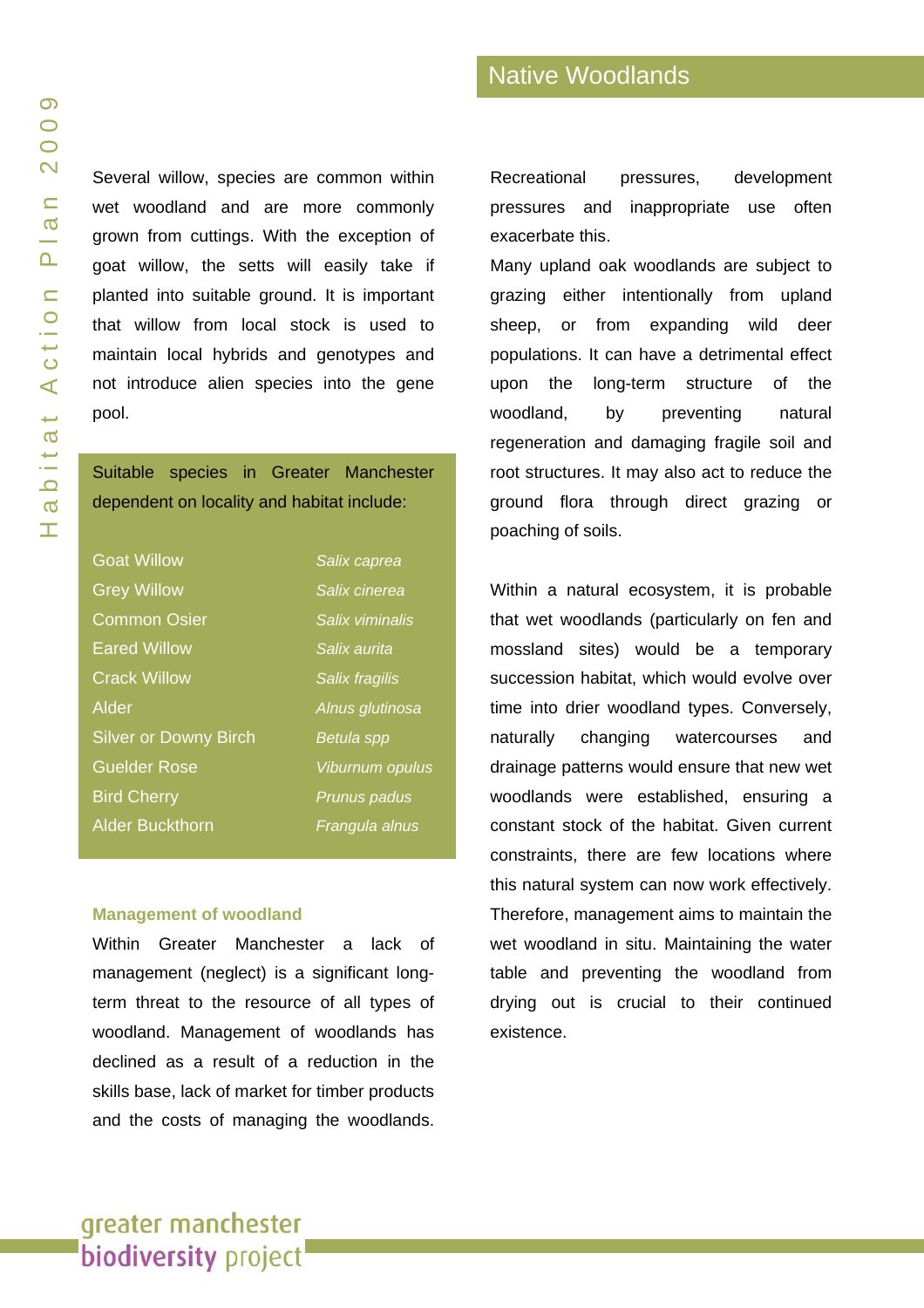The key principles of management should be:

### Maintain semi-natural woodland types.

Management should be based on growing species both native to the site and appropriate to the local conditions of soils and hydrology, which occur on site.

## Maintain or restore diversity of structure.

A full range of age classes is preferable to single aged woodland. Wet woodland is frequently single aged as it often established following a change in management, land use or drainage.

Maintain diversity of species and habitat, or increase them where appropriate.

A mixture of age classes and structure enhances habitat diversity. Open areas are also important such as, glades or rides within the woodland. Wet woodland is naturally a habitat of limited tree diversity, although there is some opportunity for diversification between both tree and shrub species.

#### Maintain a mature habitat.

Dead wood is an important element in woodland. Where appropriate dead or

decaying standing and fallen timber should be retained.

#### Minimise rates of change.

Intervention should be gradual and not drastic as wildlife takes time to adjust. Phase work over a number of seasons in different compartments of the wood.

### Use low-key restocking and management techniques.

Avoid the use of large machinery etc. that may damage soils, and intervene at a minimum to maintain a diverse and healthy woodland. Wet woodland, management should be undertaken by hand, as large scale mechanical interventions will damage the fragile soils and in consequence the habitat.

Management prescriptions for any area of wet woodland are determined by both the size and extent of the area within the wider woodland mosaic. Hence, a small area of wet woodland within larger dry woodland may be treated as a sub-compartment of the larger woodland block.

### Impact of invasive species

Woodlands are subject to the invasion of a number of non-native species including Sycamore, Japanese Knotweed, Himalayan Balsam, and Rhododendron. These can alter